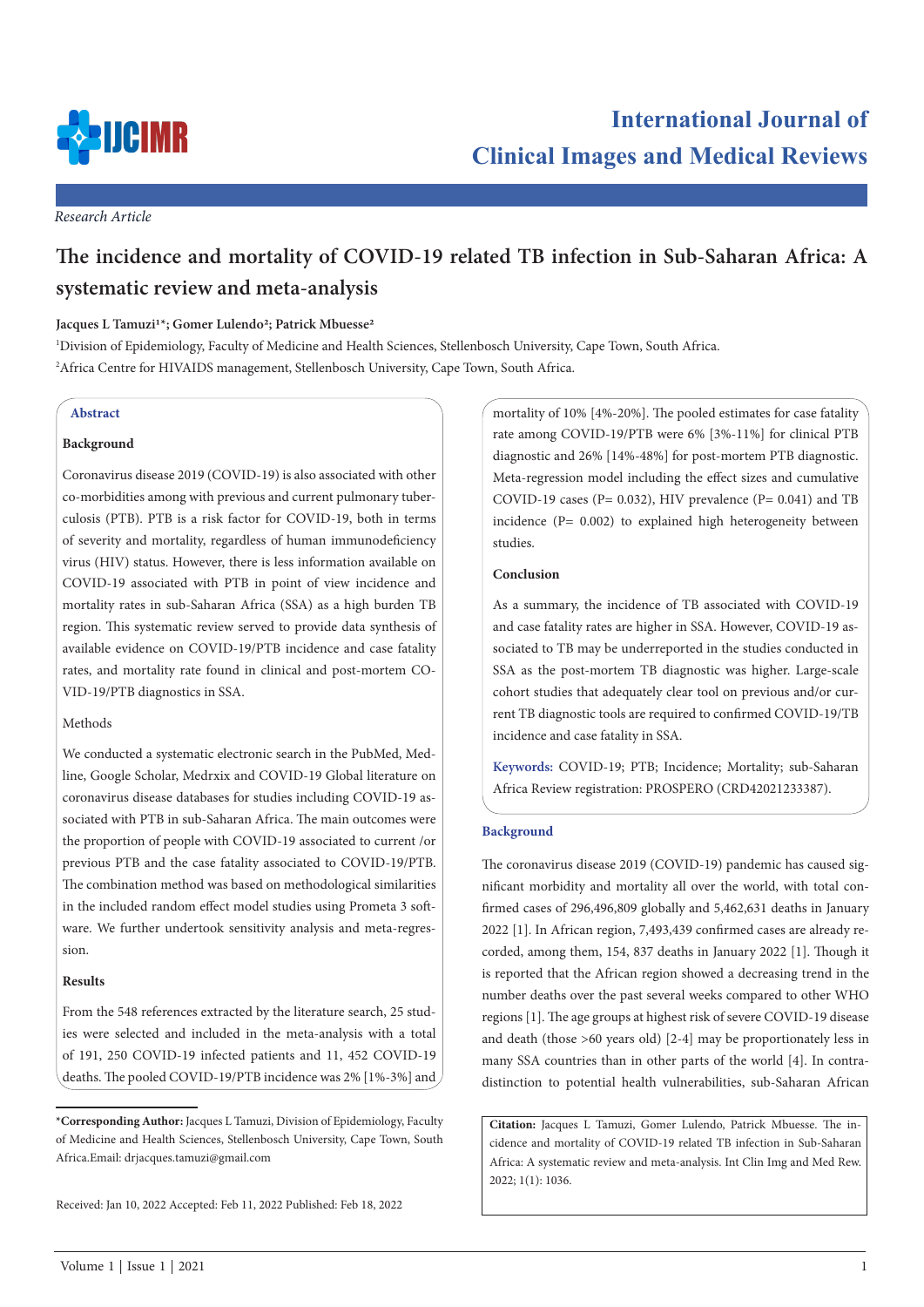countries could be "protected" from COVID-19 mortality by an age structure differing significantly from countries where morbidity and mortality has been particularly high such as Italy, Spain, the United States, and in Hubei Province in China [5-7].

However, COVID-19 is also associated with other co-morbidities among with previous and current pulmonary tuberculosis (PTB) [8]. A recent review has shown that TB is a risk factor for COVID-19, both in terms of severity and mortality, regardless of HIV status [8]. Geographically, most people who developed TB are in South-East Asia (44%), Africa (25%) and the Western Pacific (18%) [9]. It is estimated that 94% of all TB infections and deaths occur appropriately in lowand middle-income countries, including sub-Saharan Africa (SSA) [10]. An observational study from the epicenter of the pandemic in Wuhan, suggested that individuals with latent or active TB were more susceptible to severe acute respiratory syndrome coronavirus 2 (SARS-CoV-2) infection [11]. This study found infection with Mycobacterium tuberculosis to be a more common co-morbidity for COVID-19 (36%) [11]. They also found Mycobacterium tuberculosis co-infection to be linked to more severe COVID-19 and more rapid progression [12]. Another study conducted in Zambia, revealed that 31.4% postmortem PTB diagnostic in COVID-19 deaths [13]. In countries where tuberculosis (TB) risk factors for mortality are highly prevalent among young individuals (poverty, overcrowding, diabetes mellitus, smoking, alcohol and substance abuse, HIV co-infection, among others), particularly in the presence of drug resistance and difficult access to diagnosis (delayed diagnosis) [14, 15], COVID-19 incidence and mortality associated to TB may be hypothesized as significant. However, COVID-19 associated to previous, current or both TB has been lower in high burden TB countries. Both active and previous history of TB may play a deleterious synergism SARS-CoV-2, increasing then the risk of COVID-19 associated mortality, and for patients with PTB may increase the severity of COVID-19 and of death due to chronic lung disease and immunosuppression [8]. This may contribute to higher than expected mortality in high TB burden region such as SSA.

Therefore, there is less information available on COVID-19 associated to TB in point of view incidence and fatality rates in SSA. This systematic review served to provide data synthesis of available evidence on COVID-19/TB incidence and case fatality rates, and case fatality rates found in clinical and post-mortem COVID-19/TB diagnostics in SSA.

### **Methods**

The review followed a predesigned protocol registered in PROSPERO (CRD42021233387). The systematic review met the criteria outlined in the Preferred Reporting Items for Systematic Reviews and Meta-Analyses (PRISMA) guidelines [16].

# **Search strategy and eligibly criteria**

A search of the literature was systematically conducted using Pubmed, Medline, Google Scholar, Medrxix and COVID-19 Global literature on coronavirus disease. All searches were limited to articles written in English given that such language restriction does not alter the outcome of systematic reviews and meta-analyses. The search was restricted to

studies related to the incidence and fatality rates of COVID-19 related to TB in SSA since December 2019 to November 2021 including the key words and term as follows: "Covid-19 or 2019-nCoV or coronavirus disease 2019 or Novel coronavirus or SARS-CoV-2 " and "tuberculosis or PTB or TB or Mycobacterium tuberculosis infection" and "mortality rate or death rate or case fatality rate" and "incidence or Incidence proportions or Incidence rate or incidence rate or attack rate" and "Angola or Benin or Botswana or Burkina Faso or Burundi or Cameroon or Cape Verde or "Central African republic" or Chad or Congo or "Democratic Republic of Congo" or DRC or Djibouti or Equatorial guinea or Eritrea or Ethiopia or Gabon or Gambia or Ghana or Guinea or Bissau or Ivory coast or ""Cote d' ivoire" or Kenya or Lesotho or Liberia or Madagascar or Malawi or Mali or Mayotte or Mozambique or Namibia or Niger or Nigeria or Principe or Reunion or Rhodesia or Rwanda or "Sao Tome" or Senegal or "Sierra Leone" or Somalia or "South Africa" or Swaziland or Tanzania or Togo or Uganda or Zambia or Zimbabwe or "Central Africa" or "Sub-Saharan Africa" or "East Africa" or "Southern Africa" or "South Africa", without language restrictions to identify citations from prior to January 2020. The review included observational studies conducted in Sub-Saharan Africa, including the incidence and mortality related to COVID-19 and TB. We included confirmed COVID-19 participants with TB diagnosed previously, currently or in post-mortem.

### **Study quality and risk of bias assessment**

The methodological quality of the included studies was independently assessed by two of the authors (JLT and GL). Any inconsistencies were resolved by consensus, and if no agreement was reached yet again, the case was resolved by seeking the views of a third author (PB). The Newcastle-Ottawa scale (NOS) [17] was used by two reviewers (JTL and GL) to independently assess study quality. The NOS evaluated the case series, cross-sectional, case-control study's selection, comparability, and exposure, as well as the cohort study's selection, comparability, and outcome. The sample with more than 6 stars was considered to be of reasonably high quality, and the sample with nine stars reflects the highest ranking. Any discrepancies in the content of the included studies were resolved with the help of another reviewer (PB).

### **Data extraction**

Three levels of screening were performed. The first and second rounds of screening were based on titles and abstracts only while the third round consisted of a review of full text articles. The first screening was performed by JTL and excluded references that did not contain information on the pathogens of interest or those that were not the study designs of interest (included observational studies only). The second screening was performed independently by JLT and GL with differences solved by consensus. The third level of screening identified those publications related COVID-19 incidence and mortality associated to PTB in SSA and data extraction was performed on those that met the criteria. Screening and data extraction were performed by JLT and GL independently reviewing each full text article. Conflicts were resolved via discussion to achieve consensus, with any remaining disagreements resolved by a third reviewer. Included studies were observational studies that included COVID-19 incidence and/or mortality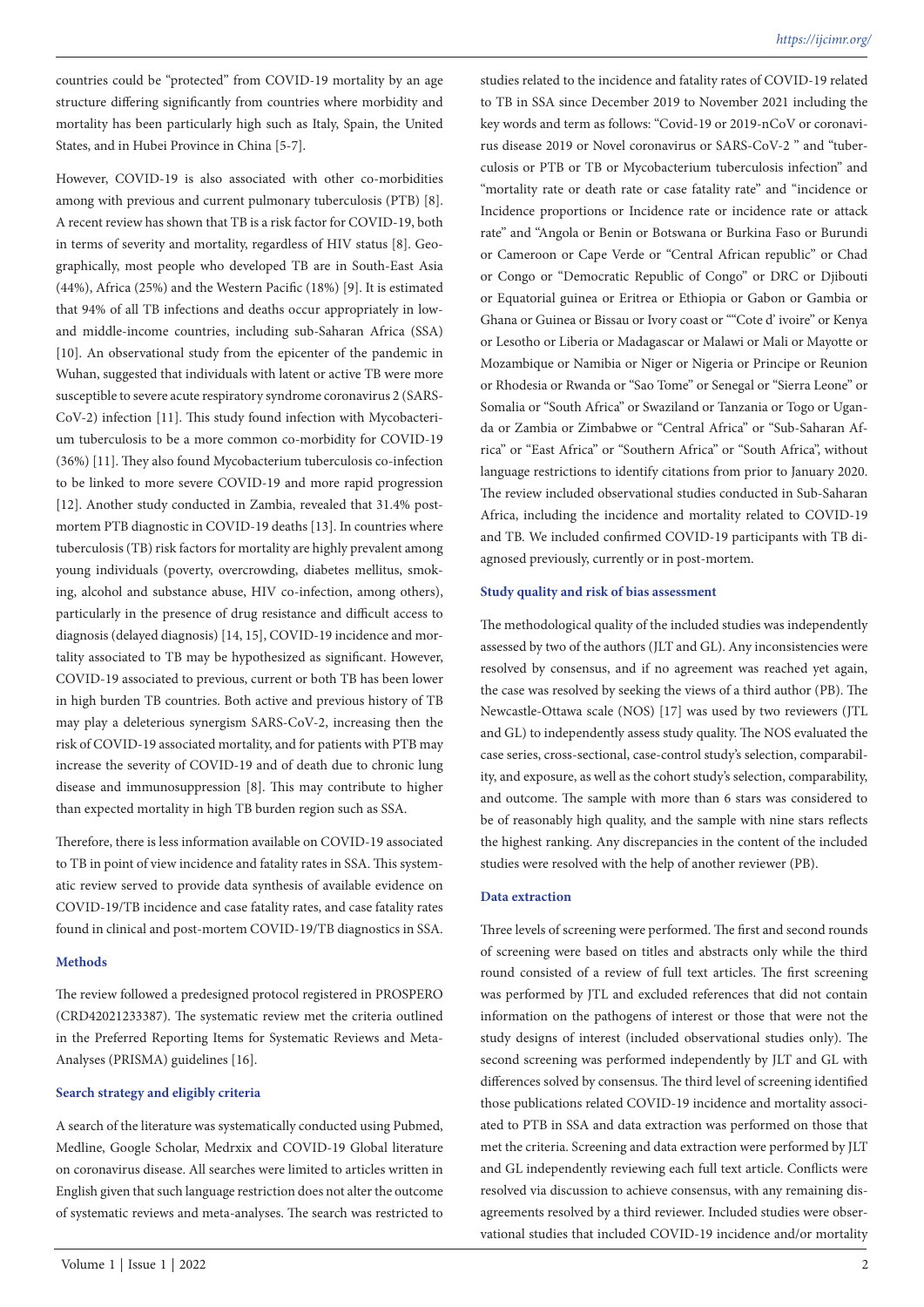sons, and 25 studies were selected and included in the meta-analysis and six studies were excluded as they were study protocols. We included a total of 191, 250 COVID-19 infected patients and 11, 452 COVID-19 deaths. The selected articles reported data from South Africa (n = 9), Nigeria (n = 4), Democratic Republic of Congo (n = 2), Angola (n=1), Uganda (n = 1), Zambia (n = 5), Ethiopia (n=2) and Kenya (n = 1) (**Figure 2**).



Figure 1: Flow chart of TB incidence and mortality proportions associated to COVID-19 in Sub-Saharan Africa.



Figure 2: Distribution of included studies in Sub-Saharan African countries.

# Included studies

Twenty-five studies were included for quantitative analysis. All the studies analysed clinical characteristics and co-morbidities of CO-VID-19 patients in SSA. Among them, twenty studies included the incidence proportion of COVID-19 associated to TB [20-39], and nine studies included the case fatality rate of COVID-19 associated to TB [13, 20, 30, 33, 38, 40-43]. The minimum age for the study population was 13 years and the maximum was 72 years. Incidence and mortality of TB associated to COVID-19, stratified by sex were not obvious as all the studies included common co-morbidities associated to COVID-19 without sex stratification. The median study duration was 15 months (range, 4 months to 45 years) and the study period ranged from 2020 to 2021. Eleven studies used retrospective case identification [13, 30- 37, 40, 43], six prospective case identification [20-24, 39], and three were Case series [25, 41, 42], three Cross-sectional studies [26-28], one cross-sectional and retrospective cohort study [38] and one case control study [29] (Supplementary material **Table 1**).

# **Study quality**

The NOS [17] was used to determine the methodological validity of included research for determining the consistency of cohort, casecontrol, and descriptive studies in meta-analyses. The three essential components of this strategy are range, comparability, and exposure. For case–control and cohort studies, the NOS employs a star system with ratings ranging from 0 to 9. We considered a study with a higher score than the six of each type of study to be a high-quality study because the criteria for determining whether a study is high or poor quality are unknown. Two studies received an eight, five received a seven, eight received a six, five received a five, and one received a four. Supplementary material **Table 2** shows the NOS scores for the studies that were included.

**Supplementary material Table 1:** Characteristics of included studies in the incidence and mortality of COVID-19 related TB infection in Sub-Saharan Africa.

| Study ID                    | Country      | Population/Sample size                                                                                                                                                                                                      | Study design                                | Mortality rates | Incidence         |
|-----------------------------|--------------|-----------------------------------------------------------------------------------------------------------------------------------------------------------------------------------------------------------------------------|---------------------------------------------|-----------------|-------------------|
| Jassat et al., 2020         | South Africa | 41,845 COVID-19 hospitalized patients including<br>HIV+ and -. Median age: 52 years (IQ: 40-63)<br>54.4% of patients were females<br>5 March-11 August 2020                                                                 | Retrospective<br>analysis                   | $P = 353/7,662$ | $P = 1325/35,509$ |
| Mwananyanda et<br>al., 2021 | Zambia       | 372 deceased individuals of COVID-19. Median<br>age: 48 years (IQR 36-72 years)<br>June and September 2020                                                                                                                  | Retrospective<br>analysis                   | $P=117/372$     |                   |
| Boulle et al., 2020         | South Africa | 1, 2020, 22,308 were diagnosed<br>with COVID-19 including HIV + and<br>COVID-19 deceased cases were older than surviv-<br>ing cases (median age [interquartile]<br>range] 63 years [54-71] vs. 37 [30-48])<br>March 1, 2020 | Population pro-<br>spective cohort<br>study | $P = 85/625$    | $P=2,128/22,308$  |
| Hassan et al., 2020         | Nigeria      | 25,695 confirmed COVID-19 participants.<br>March-April 2020                                                                                                                                                                 | Retrospective<br>analysis                   |                 | $P = 732/25,694$  |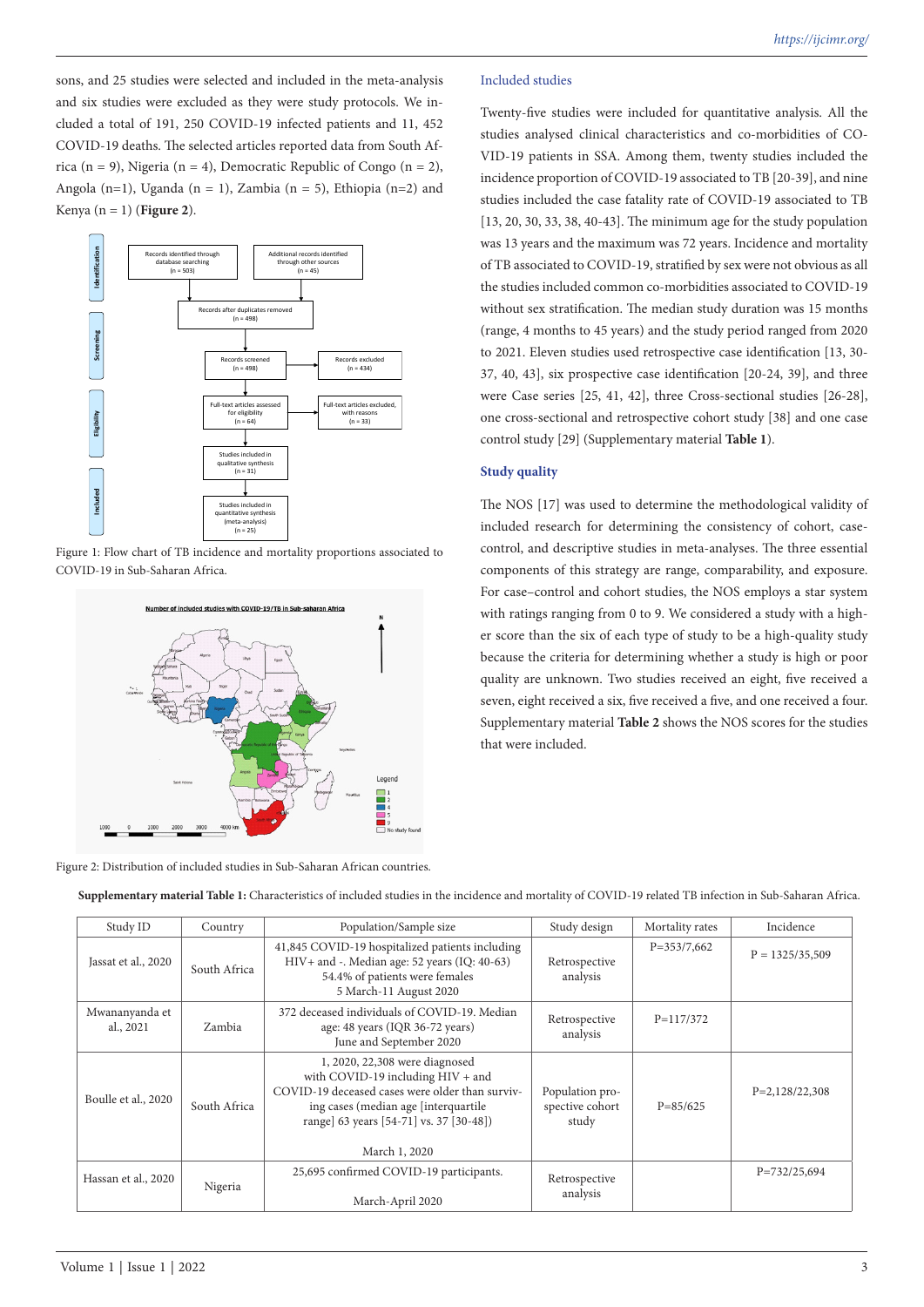| Nachega et al.,<br>2020        | Democratic<br>republic of<br>Congo | 766 confirmed COVID-19 participants. The me-<br>dian (IQR): 46 (34-58) years<br>March 10, 2020-July 31, 2020                                                                                                                                 | Prospective<br>analysis                                                                                                 |               | $P=19/745$     |
|--------------------------------|------------------------------------|----------------------------------------------------------------------------------------------------------------------------------------------------------------------------------------------------------------------------------------------|-------------------------------------------------------------------------------------------------------------------------|---------------|----------------|
| Wyk et al., 2020               | South Africa                       | A total of 2,457 COVID-19 deaths Male: 52% and<br>female: 48%). Only 20.3% of the deaths were in<br>individuals aged <50 years, and 29.4% of those who<br>died were aged ≥70 years.                                                          | Retrospective<br>analysis                                                                                               | $P = 81/2457$ |                |
|                                |                                    | 28 March and 3 July 2020                                                                                                                                                                                                                     |                                                                                                                         |               |                |
| Zamparini et al.,<br>2020      | South Africa                       | single-centre case series on the first 100 adult pa-<br>tients with reverse-transcriptase polymerase chain<br>reaction (RT-PCR)-confirmed COVID-19                                                                                           | Single-centre case<br>series                                                                                            |               | $P = 2/100$    |
| van der Zalm et<br>al., 2020   | South Africa                       | 159 children aged 0-13 years with a laboratory-<br>confirmed SARS-CoV-2 presenting to Tygerberg<br>Hospital (TBH).<br>17 April to 24 July 2020                                                                                               | Observational<br>cohort study                                                                                           |               | $P = 2/159$    |
| Hesse et al., 2020             | South Africa                       | 98,335 individuals with positive SARS-CoV-2 PCR<br>test.<br>The mean age was $42.3 \pm 15.0$ years.<br>4-month period in 2020                                                                                                                | Retrospective<br>analysis                                                                                               |               | P=395/98,335   |
| Kirenga et al.,<br>2020        | Uganda                             | 56 confirmed COVID-19 participants. 67.9% of the<br>patients were male.<br>The mean age: 34.2 years with an SD of 15.5 years                                                                                                                 | prospective co-<br>hort study                                                                                           |               | $P = 1/56$     |
| Otuonye et al.,<br>2020        | Nigeria                            | 154 COVID-19 confirmed patients. The mean age<br>$(SD)$ was 46.16 $(13.701)$                                                                                                                                                                 | Descriptive study                                                                                                       |               | $P = 2/154$    |
| Mash et al., 2021              | South Africa                       | 1376 COVID-19 positive patients. The mean age of<br>patients was 46.3 years (SD 16.3 years).<br>March and June 2020                                                                                                                          | Descriptive<br>observational<br>cross-sectional<br>Study by means<br>of a retrospective<br>audit of medical<br>records. | $P = 20/151$  | $P = 84/1,376$ |
| Parker et al., 2020            | South Africa                       | 113 patients with confirmed COVID-19/ HIV +<br>and -. The mean (SD) age of patients was 48 (14)<br>years. Females (n=71; 61%) and males (n=45; 39%).                                                                                         | Single-centre de-<br>scriptive study                                                                                    |               | $P=13/113$     |
| Ombajo et al.,<br>2020         | Kenya                              | 787 confirmed SARS-CoV2. Median age:<br>43 years. 64% were male.<br>14th March 2020 and 17th September 2020                                                                                                                                  | Multi-center co-<br>hort study                                                                                          | $P = 1/107$   | $P = 8/787$    |
| Osibogun et al.,<br>2021       | Nigeria                            | 2075 COVID-19 confirmed participants<br>The median age of the patients was 40 (IQR=32 -<br>50) years. The male to female ratio was 2:1.<br>From 27 February to 6 July 2020                                                                   | Retrospective ob-<br>servational study                                                                                  |               | $P = 7/2,075$  |
| Abraha et al., 2021            | Ethiopia                           | 2617 patients confirmed<br>COVID-19 positive. The median age of the cohort<br>was 29 (IQR 24-38) years. The majority of our<br>study population were male (63.3%)                                                                            | Retrospective<br>cohort study                                                                                           |               | $P = 8/2,503$  |
| Bepouka et al.,<br>2020        | Democratic<br>republic of<br>Congo | 141 COVID-19 patients admitted at the Kinshasa<br>University Hospital from March 23 to June 15, 2020<br>were included in the study. their average age was<br>49.6±16.5 years. 67.4 % were men (sex ratio 2H: 1F)                             | Retrospective<br>cohort study                                                                                           |               | $P = 1/141$    |
| Sebastião et al.,<br>2021      | Angola                             | 622 individuals tested for the SARS-CoV-2 infec-<br>tion between January to September 2020. The age<br>range varied between 1-92 years old, with an aver-<br>age of 32.3±18.7. 244/622 (39.2%) were female and<br>378/622 (60.8%) were male. | A cross-sectional<br>study                                                                                              |               | $P = 1/88$     |
| Ibrahim et al.,<br>2020        | Nigeria                            | 45 patients with the diagnosis of COVID-19. Pa-<br>tients were young and predominantly male.                                                                                                                                                 | Retrospective<br>study                                                                                                  |               | $P = 2/45$     |
| Gebrecherkos et<br>al., 2021   | Ethiopia                           | 515 individuals enrolled<br>The majority of our study population were male<br>(62.5%). The median age of the cohort was 32 (IQR<br>26-43) years, the majority (60.7%) being in the age<br>range 24 to 44 years.                              | Prospective<br>observational<br>cohort study                                                                            |               | $P = 1/515$    |
| Himwaze et al.,<br>2021        | Zambia                             | 29 whole body autopsies we had performed of<br>COVID-19 inpatient. mean age=44 ± 15.8years; age<br>range=19-82;<br>17/29 [58.8%] males                                                                                                       | Retrospective de-<br>scriptive study                                                                                    | $P = 3/29$    |                |
| Mucheleng'anga et<br>al., 2021 | Zambia                             |                                                                                                                                                                                                                                              | Retrospective<br>case series                                                                                            | $P = 1/21$    |                |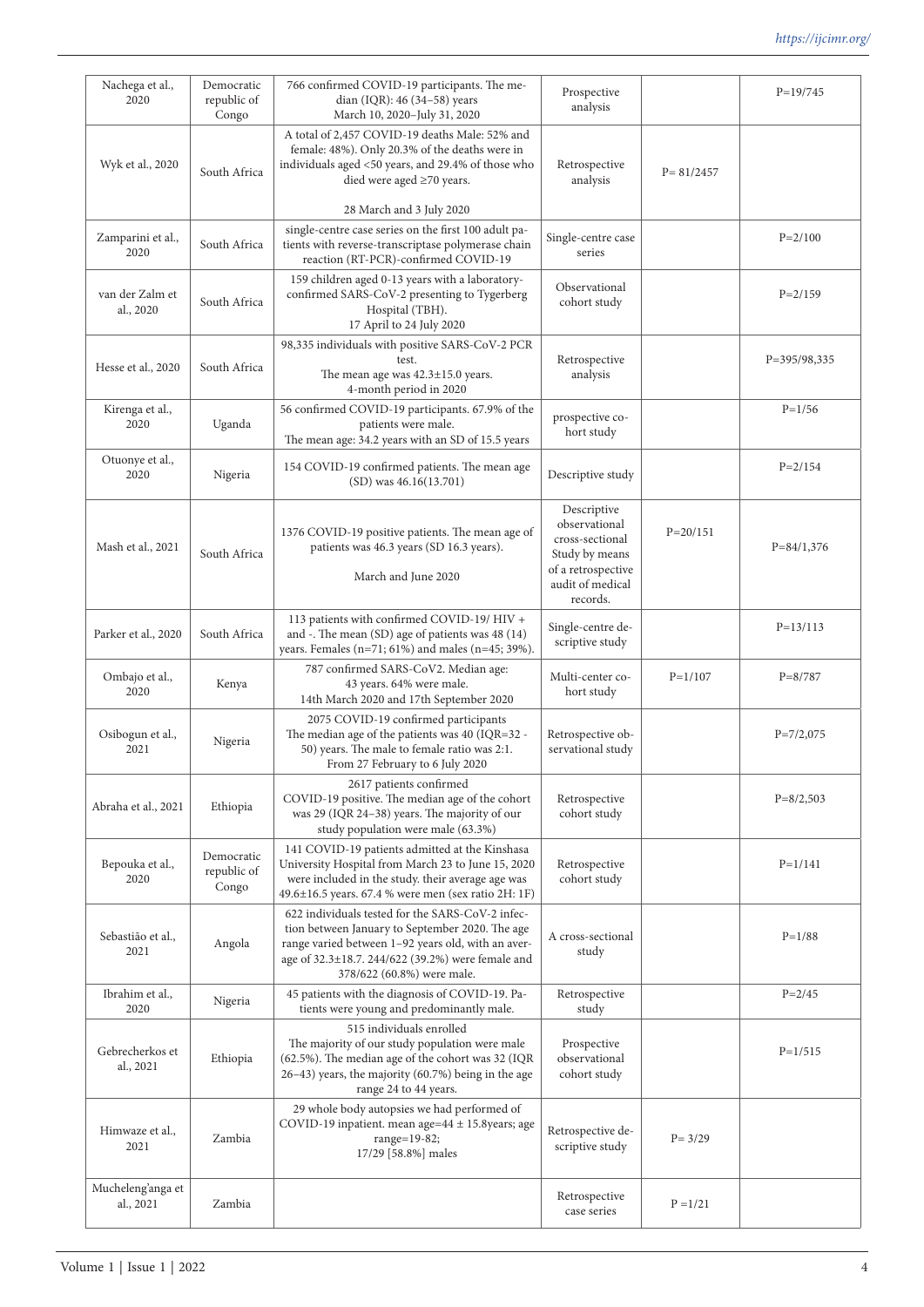| Du Bruyn et al.,<br>2021 | South Africa | 104 SARS-CoV-2 RT-PCR positive | single-centre ob-<br>servational case-<br>control study |             | $P = 22/104$ |
|--------------------------|--------------|--------------------------------|---------------------------------------------------------|-------------|--------------|
| Mudenda et al.,<br>2021  | Zambia       | 29 deceased individuals        | Retrospective<br>case series                            | $P = 16/28$ |              |
| Chanda et al.,<br>2021   | Zambia       | 443 patients                   | Prospective co-<br>hort study                           |             | $P = 21/443$ |

**Supplementary material Table 2:** Results of Assessment of Study Quality and Risk of Bias.

|                |                             | Quality assessment of included studies.                                |                  |               |                   |                 |
|----------------|-----------------------------|------------------------------------------------------------------------|------------------|---------------|-------------------|-----------------|
| N              | <b>Study ID</b>             | Study designs                                                          | <b>Selection</b> | Comparability | Outcome/ exposure | Overall quality |
| 1              | Jassat et al., 2020         | Retrospective analysis                                                 | $**$             | $**$          | $***$             | $\overline{7}$  |
| 2              | Mwananyanda et al., 2020    | Retrospective analysis                                                 | $**$             | $\star$       | $***$             | 6               |
| 3              | Boulle et al., 2020         | Population prospective cohort study                                    | ****             | $\star$       | $***$             | 8               |
| $\overline{4}$ | Hassan et al., 2020         | Retrospective analysis                                                 | $**$             | $\star$       | $***$             | 6               |
| 5              | Nachega et al., 2020        | Prospective analysis                                                   | $***$            | $\star$       | $***$             | $\overline{7}$  |
| 6              | Wyk et al., 2020            | Retrospective analysis                                                 | $**$             | $\star$       | $***$             | 6               |
| $\overline{7}$ | Zamparini et al., 2020      | Single-centre case series                                              | $**$             | $\star$       | $**$              | 5               |
| 8              | Van Der Zalm et al., 2020   | Observational cohort study                                             | $**$             | $\star$       | $***$             | 6               |
| $\mathbf{Q}$   | Hesse et al., 2020          | Retrospective analysis                                                 | $***$            | $\star$       | $**$              | 6               |
| 10             | Kirenga et al., 2020        | prospective cohort study                                               | $***$            | $**$          | $**$              | 7               |
| 11             | Otuonye et al., 2020        | Descriptive study                                                      | $**$             | $\star$       | $***$             | 6               |
| 12             | Mash et al., 2020           | Descriptive observational cross-sec-<br>tional Study and retrospective | $***$            | $\ast$        | $***$             | $\overline{7}$  |
| 13             | Parker et al., 2020         | Single-centre descriptive study                                        | $**$             | $\star$       | $**$              | 5               |
| 14             | Ombajo et al., 2020         | Multi-center cohort study                                              | $***$            | $\star$       | $***$             | $\overline{7}$  |
| 15             | Osibogun et al., 2021       | Retrospective observational study                                      | $**$             | $\star$       | $***$             | 6               |
| 16             | Abraha et al., 2021         | Retrospective cohort study                                             | $**$             | $\star$       | $***$             | 6               |
| 17             | Bepouka et al., 2020        | Retrospective cohort study                                             | $**$             | $\star$       | $**$              | 5               |
| 18             | Sebastião et al., 2021      | A cross-sectional study                                                | $***$            | $\star$       | $**$              | 6               |
| 19             | Ibrahim et al., 2020        | Retrospective study                                                    | $**$             | $\star$       | $**$              | 5               |
| 20             | du Bruyn et al., 2021       | single-centre observational case-<br>control study                     | $**$             | $\star$       | $**$              | 5               |
| 21             | Chanda et al., 2021         | Prospective cohort study                                               | ****             | $\star$       | $***$             | 8               |
| 22             | Mudenda et al., 2021        | Retrospective case series                                              | $**$             | $\star$       | $**$              | 5               |
| 23             | Mucheleng'anga et al., 2021 | Retrospective case series                                              | $\ast$           | $\ast$        | $**$              | $\overline{4}$  |
| 24             | Himwaze et al., 2021        | Retrospective descriptive study                                        | $**$             | $\star$       | $**$              | 5               |
| 25             | Gebrecherkos et al., 2021   | Prospective observational cohort<br>study                              | $**$             | $\star$       | $***$             | 6               |

Newcastle-Ottawa Scale was obtained to assess the selection, comparability and exposure of the case-control study, while the selection, comparability and outcome for the cohort study. -: no point; \*: one point; \*\*: two points; \*\*\*: three points; \*\*\*\*: four points.

### **Outcomes measurement**

In this review, we defined the incidence proportion as the number of new cases of COVID-19 associated to TB over the total number of people in the population at risk for having COVID-19 during a specified period. The case fatality rate was defined as total number of new deaths due to COVID-19 associated to TB divided by the total number of COVID-19 associated to TB. The incidence and case fatality rates were summarized as specific period cases per 100.

#### **Meta-analysis and meta-regression**

Incidence proportion of COVID-19 associated to TB

In total, 20 studies were identified for incidence proportion of CO-VID-19 associated to TB in SSA. The pooled RR-P [95% CI] was 2% [1%-3%]. The test for heterogeneity was statistically significant with (I2 = 93.53 P<0.0001) (**Figure 3**).

# **Case fatality rate of COVID-19 associated to TB**

We identified nine studies [13, 20, 30, 33, 38, 40-43] meeting the inclusion criteria relating mortality proportion of COVID-19 associated to TB in SSA. The pooled RR-P [95%CI] estimates for mortality proportion among patients with COVID-19 associated to TB were 6% [3%- 11%] for clinical TB diagnostic and 26% [14%-48%] for post-mortem TB diagnostic. The overall pooled RR-P was 10% [4%-20%]. Hetero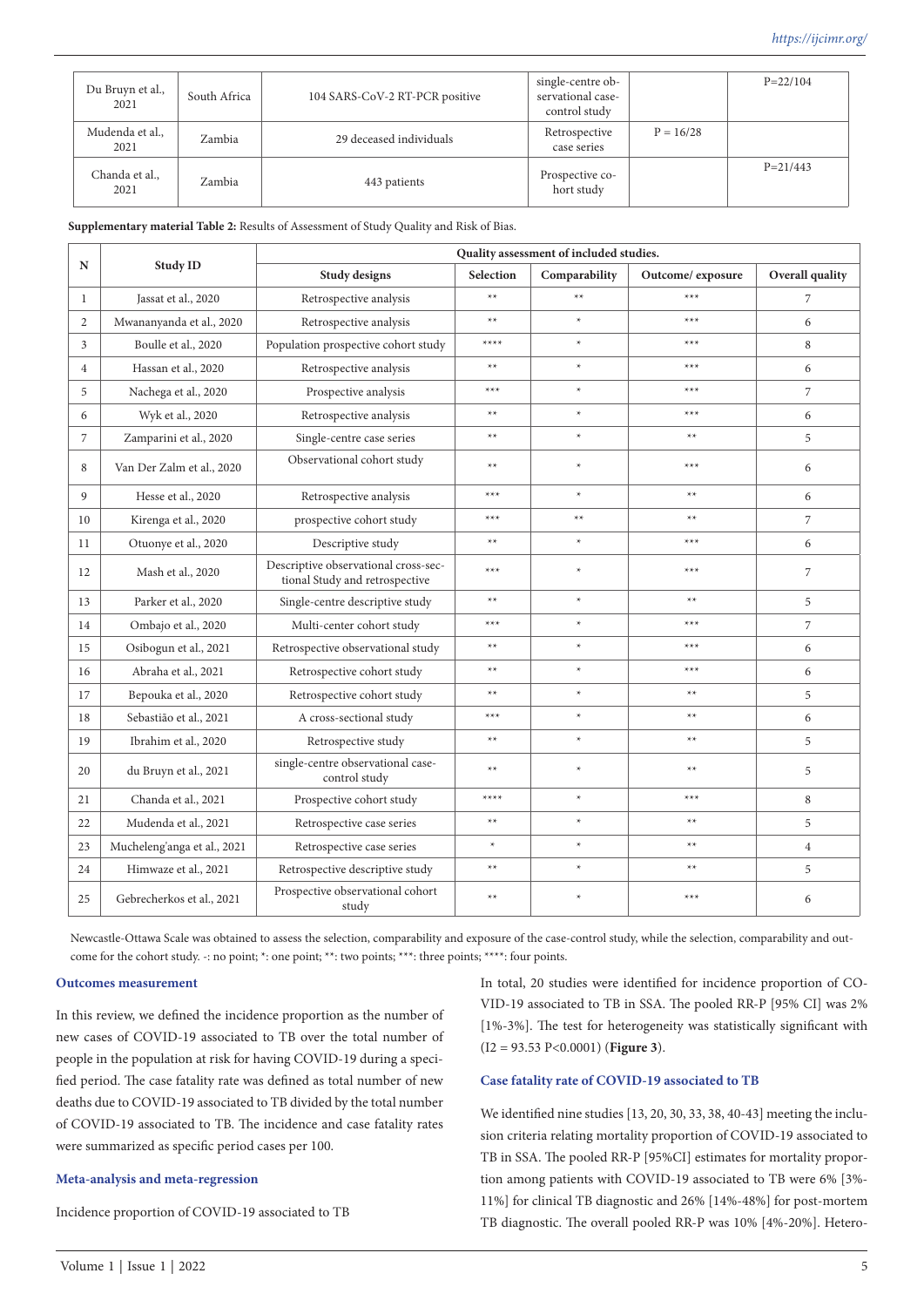geneity between studies was high (I2 = 98.82, P < 0.001) however, the test for subgroup analysis did not show any difference between the groups (**Figure 4**).



Figure 3: pooled incidence proportion of COVID-19 associated to TB in sub-Saharan Africa.



Figure 4: pooled case fatality rate of COVID-19 associated to TB

### **Meta-regression**

We built multivariate meta-regression model including cumulative COVID-19 cases, HIV prevalence and TB incidence to explore heterogeneity between studies. People living with HIV (all ages), TB incidence rate and cumulative COVID-19 cases were (7, 800, 000; 360 in thousands; 3, 533, 106) for South Africa, (1, 700, 000; 440 in thousands; 231, 413) for Nigeria, (1 700 000; 59 in thousands, 221, 880) for Zambia, (1, 500, 000; 157 in thousands; 382, 371) for Ethiopia, (510, 000; 278 in thousands; 70, 059) for Democratic republic of Congo, (1, 400, 000; 140 in thousands; 270, 899) for Kenya, (340, 000; 112 in thousands; 65, 938) for Angola and ( 1, 400, 000 ; 253 in thousands; 130, 178 ) for Uganda [1, 44, 45]. This model showed that the variability across studies was explained by COVID-19 cumulative cases by countries (P= 0.032), HIV prevalence (P= 0.041) and TB incidence  $(P= 0.002)$ 

Egger's and Mazumdar's rank correlation test and Begg's funnel plot were used to evaluate publication bias quantitatively and qualitatively respectively. Asymmetry was found in the plot including COVID-19/ TB incidence proportion (**Figure 5**). Both Egger's and Mazumdar's rank correlation tests did not exhibit obvious publication bias in different studies included in the review because the P-values of both tests for COVID-19/TB incidence rate were  $(-1.10, P = 0.285)$  and  $(-0.26,$  $P = 0.795$ ), respectively. Furthermore, P-values of both tests for CO-VID-19/TB mortality rate were [Egger's test (t = 0.49, p = 0.642)] 0.173 and [Begg and Mazumdar's rank correlation test ( $z = -0.83$ ,  $p =$ 

0.404)], respectively.



**Figure 5:** Funnel plot of incidence proportion of COVID-19 associated to TB in sub-Saharan Africa

### **Sensitivity Analysis**

For all the studies including in COVID-19/TB incidence and mortality rates in SSA, sensitivity analysis was performed by sequential omission of every study respectively Prometa 3. For every incidence and mortality rates, the RR-P was not significantly influenced by omitting any single study.

### **Discussion**

The objective of this review was to help us to estimate the burden of COVID-19 associated with TB in SSA; the meta‐analysis including twenty studies and 191, 250 COVID-19 infected cases demonstrated that the overall pooled incidence proportion was 2% [1%-3%]. Our COVID-19/TB incidence was higher than the incidence found in a recent meta-analysis forty-three studies which showed the pooled estimate for proportion of active pulmonary tuberculosis was 1.07% [0.81%-1.36%] [46]. This systematic review included more studies conducted in low and moderate TB prevalence compared to our review which included studies in high burden TB countries in SSA. Additionally, this review only included active TB associated with CO-VID-19, compared to our study which included COVID-19 cases with previous and/or active TB.

The case fatality rate of COVID-19/TB including nine studies and 11,452 COVID-19 deaths was 10% [4%-20%]. However, the metaanalysis of subgroup analysis (clinical vs post-mortem TB diagnostics) showed post-mortem TB diagnostic counted higher case fatality rate than clinical TB diagnostic with 26% [14%-48%] for post-mortem TB diagnostic compared to 6% [3%-11%] for TB clinical diagnostic. Our case fatality rate was higher than a meta-analysis including seventeen studies with 42,321 COVID-19 patients, of whom 632 (1.5%) had tuberculosis, reported on deaths due to COVID-19 [46]. Our high case fatality rate may be justified by same reasons referred to COVID-19/ TB incidence. Interestingly, our review has shown that TB was among the commonest co-morbidity in COVID-19 patients in sub-Saharan Africa. This is consistent with findings in other studies including high TB post-mortem diagnostic in sub-Saharan Africa [47, 48]. Referring to a meta-analysis showing that TB exposure was high-risk COV-ID-19 group (OR 1.67, 95% CI 1.06–2.65, P=0.03) [8]. COVID-19/TB clinical diagnostic may be underestimated in SSA as post-mortem TB diagnostic has shown high mortality rate. Tamuzi et al. have suggested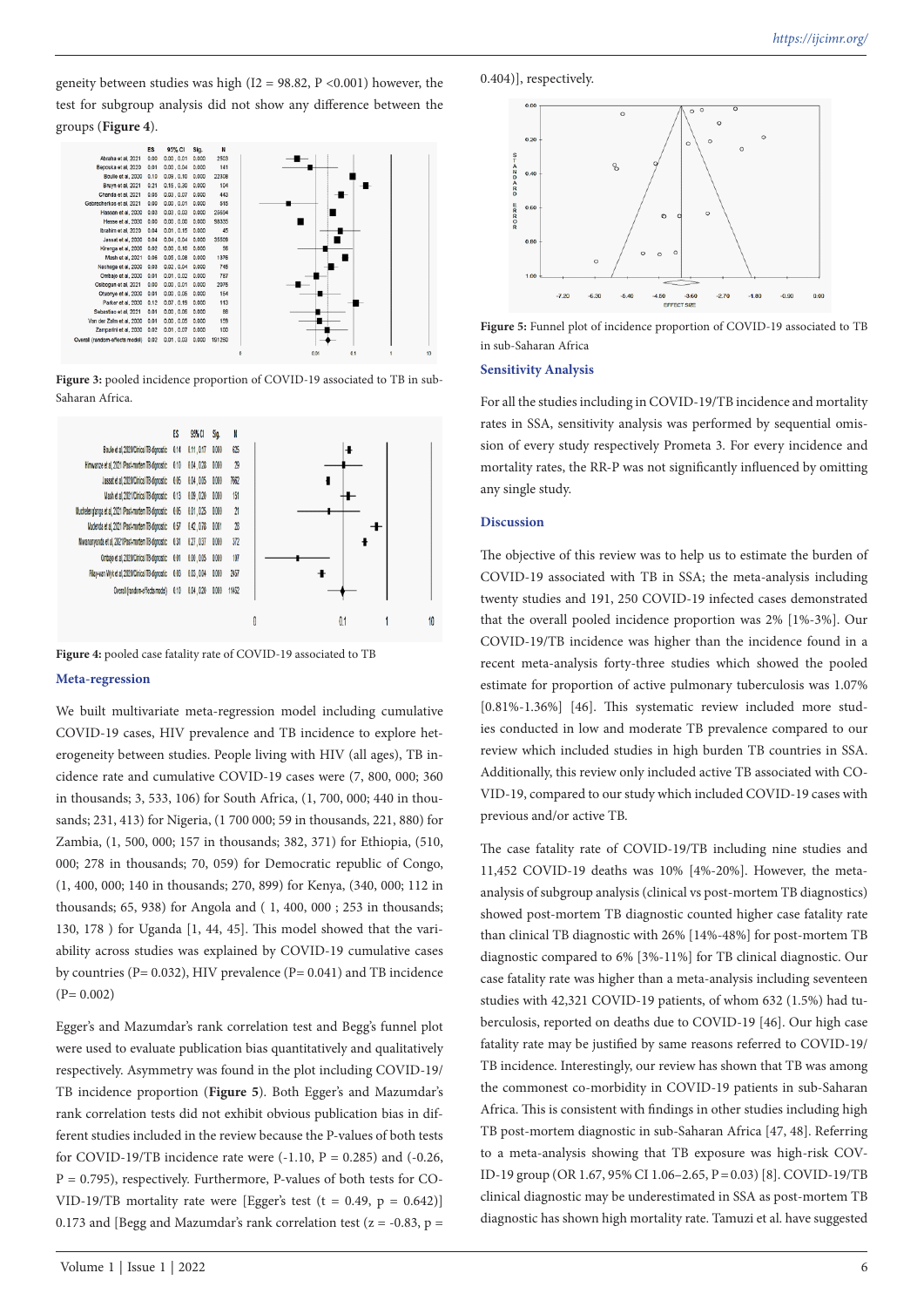an algorithm for suspected COVID-19/TB diagnostic in high burden HIV/TB countries. This algorithm may reflect the true COVID-19/ TB incidence in high burden TB countries and reduce COVID-19/TB severity rate OR 4.50 (95% CI 1.12–18.10, P=0.03) and mortality (OR 2.23, 95% CI 1.83–2.74, P<0.001) compared to non-TB group [8].

This deleterious synergism of SARS-CoV-2 and Mycobacterium tuberculosis increases the risk of COVID-19-associated morbidity and mortality [8], and patients with PTB may increase the severity of COV-ID-19 and death due to chronic lung disease and immunosuppression. In fact, advanced PTB is characterized by significant collagen deposition and fibrosis [49-49], although tissue remodelling during fibrosis is a healing process, extensive fibrosis with scar formation impairs lung function [51]. A study reported a series of 454 cases of massive fibrosis with evidence of tuberculosis in 40% [52]. Furthermore, ACE2 has been reported to play a protective role in lung fibrosis [53]. In lung biopsy specimens of patients with lung fibrosis, ACE2 mRNA and enzyme activity decreased significantly [53, 54]. Interestingly, SARS-CoV-2 spike protein decrease the amount of ACE2 expression during viral infection [55]. Decreased ACE2 expression results in increased ANG-II levels and contributes to lung fibrosis and pulmonary failure [53]. In three different acute lung injury models, loss of ACE2 expression precipitated serious acute lung failure, while RhACE2 attenuated ARDS and further decreased Angiotensin II levels in the lungs [56, 57]. In addition to TGF- β and ACE2, other pathways can contribute to SARS-CoV-2 mediated lung fibrosis. MCP-1 is a chemokine that causes lung fibrosis. In addition, there are permanent changes in lung architecture after TB due, in part, to aberrant wound healing processes [58]. Regulation of the TGF-β signalling pathway was also associated with elevated levels of collagen in lung lesions prior to and during TB [58, 59]. The TGF-β activation pathways in both SARS-CoV and PTB contribute to the production of fibrin, collagen and secreted proteases (Matrix metalloproteinases) associated with human cavities involved in the formation of fibrosis and tissue remodelling [51]. As a summary the presence of cavitary lesions, fibrosis and extensive lung pathology was then identified as a major risk factor for poor COVID-19/TB outcomes, which could be explained by reduced drug penetration due to minimal blood supply in fibrotic lungs sites [60]. Lastly, the transient immunosuppression characterized both conditions, a reason for poorer IgG antibody response and a delayed viral clearance in co-infected SARS-CoV-2 patients and the use of corticoid therapy in SARS added even more on immunosuppression [8].

There are several implications to our findings in screening TB concomitantly to COVID-19 in SSA. Our findings indicate that the risks of COVID-19 associated to previous and/or current TB may be underestimated in SSA, as this co-infection is poorly reported. Although there is a paucity of accurate epidemiological data about COVID-19 associated to previous and/or current TB, the fatality rate is estimated high. Therefore, COVID-19 associated to TB should be taken in a context of proper history taking, accurate diagnostic tools and clear management [8]. Then, clinicians dealing with a possible SARS-CoV-2 patient from high burden TB region, one should never forget TB as a coexisting pathology.

High heterogeneity was observed between studies exploring the incidence and mortality rates. This heterogeneity may be explained by a model including the cumulative COVID-19 cases, HIV prevalence and TB incidence which varied considerably across the countries. Meta-regression has shown statistically significant p-values between the effect size and our model. Besides, sensitivity analysis performed by sequential omission of every study for every incidence and mortality rates, the RR-P was not significantly influenced by omitting any single study. Egger's and Mazumdar's rank correlation test and Begg's funnel plot were used to evaluate publication bias quantitatively and qualitatively respectively. Asymmetry was found in the plot including COVID-19/TB incidence proportion (Fig 5). Both Egger's and Mazumdar's rank correlation tests did not exhibit obvious publication bias in different studies included in the review because the P-values of both tests for COVID-19/TB incidence rate were  $(-1.10, P = 0.285)$ and  $(-0.26, P = 0.795)$ , respectively. Furthermore, P-values of both tests for COVID-19/TB mortality rate were [Egger's test ( $t = 0.49$ , p  $= 0.642$ ] 0.173 and [Begg and Mazumdar's rank correlation test (z =  $-0.83$ ,  $p = 0.404$ ], respectively.

Our systematic review is limited by the quality of the included studies: first, the majority involved retrospective data analyses, which increase the risk of bias associated with the recording of baseline data, the need for imputation, and potential selection bias. Retrospective studies did not report how missing data were handled or if imputation was used. High risk of selection bias was noted in retrospective and cross-sectional studies. Finally, the results of the case fatality meta‐ analysis should be interpreted with caution because data pooling the post-mortem PTB diagnostic were all extracted in studies conducted in Zambia [13, 41-43]. This could limit the external validity of the review. Future studies should be properly designed with high-quality and systematic methods of TB diagnostic associated with COVID-19. This will play a substantial role in reflecting the true incidence and mortality rates of COVID-19/TB in SSA.

# **Conclusion**

This systematic review of the incidence proportion and case fatality rate of COVID-19 associated to TB in SSA. This analysis showed that the incidence of TB associated with COVID-19 and case fatality rates are higher in SSA. However, COVID-19 associated to TB may be underreported in the studies conducted in SSA due to no specific CO-VID-19/TB diagnostic tools. This is strengthened by high case fatality rate of COVID-19/TB in post-mortem diagnostic. Large-scale cohort studies that adequately clear tool on previous and/or current TB diagnostic tools are required to confirmed COVID-19/TB incidence and case fatality.

# **Footnotes**

**Contributions:** JLT conceived the study and developed the protocol. JLT did the literature search and selected the studies. JLT and GL reviewed the methodological quality of the study and extracted the relevant information. JLT synthesized the data. JLT wrote the first draft of the paper. GL and PB revised successive drafts of the paper. All the authors approved its final version. JLT is the guarantor of the study.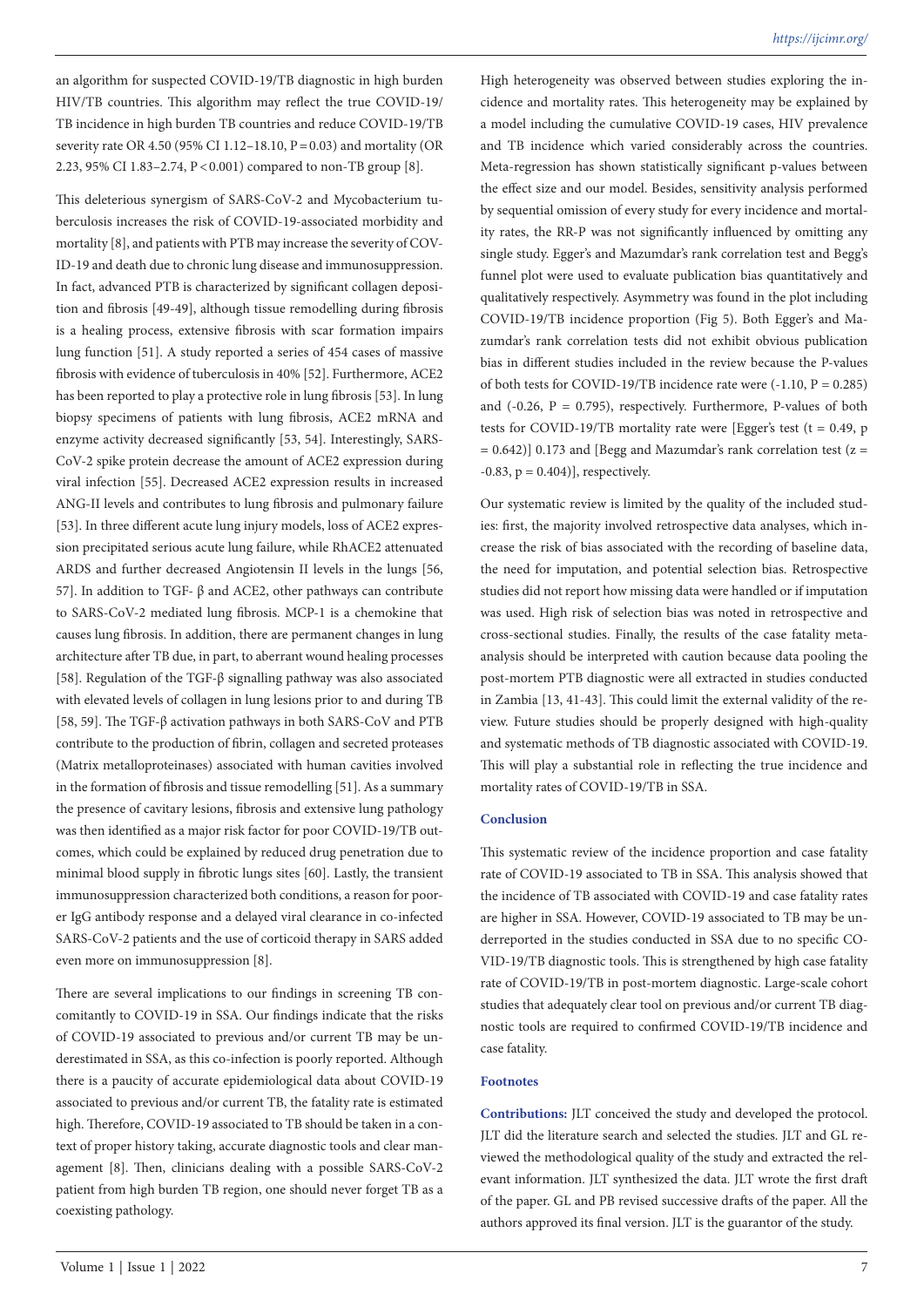# **Ethics approval and consent to participate:** Not required.

**Consent for publication:** Not applicable.

**Competing interests:** None of the authors in this study have any conflict of interest regarding the publication of the paper.

## **References**

1. WHO. WHO Coronavirus (COVID-19) Dashboard. Situation by Region, Country, Territory & Area, 2022. https://covid19.who.int/ table

2. Candido DDS, Watts A, Abade L, Kraemer MUG, Pybus OG, Croda J, et al. Routes for COVID-19 importation in Brazil. J Trav Med 2020; 27:taaa042.

3. World Health Organization, Electronic State Parties Self-Assessment Annual Reporting Tool (e-SPAR), 2019. Available at: https:// extranet.who.int/e-spar.

4. Skrip LA, Selvaraj P, Hagedorn B, Ouédraogo AL, Noori N, Orcutt A, et al. Seeding COVID-19 across Sub-Saharan Africa: An Analysis of Reported Importation Events across 49 Countries. Am J Trop Med Hyg. 2021; 104(5):1694-702.

5. Chintalapudi N, Battineni G, Amenta F. COVID-19 virus outbreak forecasting of registered and recovered cases after sixty-day lockdown in Italy: a data driven model approach. J Microbiol Immunol Infect. 2020; 53: 396-403.

6. Chen Y, Li Z, Zhang YY, Zhao YH, Yu ZY. Maternal health care management during the outbreak of coronavirus disease 2019. J Med Virol. 2020; 92:731-739.

7. Bell D, Hansen KS, Kiragga AN, Kambugu A, Kissa J, Mbonye AK. Predicting the Impact of COVID-19 and the Potential Impact of the Public Health Response on Disease Burden in Uganda. Am J Trop Med Hyg. 2020; 103(3):1191-1197.

8. Tamuzi JL, Ayele BT, Shumba CS, Adetokunboh OO, Uwimana-Nicol J, Haile ZT, et al. Implications of COVID-19 in high burden countries for HIV/TB: A systematic review of evidence. BMC Infect Dis. 2020; 20(1):744.

9. WHO. Global Tuberculosis report, 2020. https://www.who.int/tb/ publications/global\_report/TB20\_Exec\_Sum\_20201014.pdf

10. Kuupiel D, Vezi P, Bawontuo V, Osei E, Mashamba-Thompson TP. Tuberculosis active case-finding interventions and approaches for prisoners in sub-Saharan Africa: a systematic scoping review. BMC Infect Dis. 2020; 20(1):570.

11. Chen Y, Wang Y, Fleming J, Yu Y, Gu Y, Liu C, et al. Active or latent tuberculosis increases susceptibility to COVID-19 and disease severity. MedRxiv. 2020 Jan 1. https://www.medrxiv.org/content/10.1101/2 020.03.10.20033795v1.full.pdf

12. Udwadia ZF, Vora A, Tripathi AR, Malu KN, Lange C, Sara Raju R. COVID-19 -Tuberculosis interactions: When dark forces collide. Indian J Tuberc. 2020; 67(4S):S155-S162.

13. Mwananyanda L, Gill CJ, MacLeod W, Kwenda G, Pieciak R, Mupila Z, et al. Covid-19 deaths in Africa: prospective systematic postmortem surveillance study. BMJ. 2021; 372:n334.

14. Migliori GB, Thong PM, Akkerman O, Alffenaar JW, Álvarez-Navascués F, et al. Worldwide Effects of Coronavirus Disease Pandemic on Tuberculosis Services, January-April 2020. Emerg Infect Dis. 2020; 26(11):2709-2712.

15. Mousquer GT, Peres A, Fiegenbaum M. Pathology of TB/CO-VID-19 Co-Infection: The phantom menace. Tuberculosis (Edinb). 2021; 126:102020.

16. Moher D, Liberati A, Tetzlaff J, Altman DG; PRISMA Group. Preferred reporting items for systematic reviews and meta-analyses: the PRISMA statement. PLoS Med. 2009; 6(7):e1000097.

17. Wells GA, B Shea, O'Connell D, Peterson J, Welch V, Losos M, et al. The Newcastle-Ottawa Scale (NOS) for assessing the quality of nonrandomised studies in meta-analyses http://www.ohri.ca/programs/ clinical\_epidemiology/oxford.asp.

18. ProMeta 3 [Computer program] https://idostatistics.com/prometa-3-available/

19. Tarsilla M. Cochrane handbook for systematic reviews of interventions. Journal of Multidisciplinary Evaluation. 2010; 6(14):142-8.

20. Western Cape Department of Health in collaboration with the National Institute for Communicable Diseases, South Africa. Risk Factors for Coronavirus Disease 2019 (COVID-19) Death in a Population Cohort Study from the Western Cape Province, South Africa. Clin Infect Dis. 2021; 73(7):e2005-e2015.

21. Nachega JB, Ishoso DK, Otokoye JO, Hermans MP, Machekano RN, Sam-Agudu NA, et al. Clinical Characteristics and Outcomes of Patients Hospitalized for COVID-19 in Africa: Early Insights from the Democratic Republic of the Congo. Am J Trop Med Hyg. 2020; 103(6):2419-2428.

22. van der Zalm MM, Lishman J, Verhagen LM, Redfern A, Smit L, Barday M, et al. Clinical Experience With Severe Acute Respiratory Syndrome Coronavirus 2-Related Illness in Children: Hospital Experience in Cape Town, South Africa. Clin Infect Dis. 2021; 72(12):e938 e944.

23. Kirenga B, Muttamba W, Kayongo A, Nsereko C, Siddharthan T, Lusiba J, et al. Characteristics and outcomes of admitted patients infected with SARS-CoV-2 in Uganda. BMJ Open Respir Res. 2020;7(1):e000646.

24. Gebrecherkos T, Gessesse Z, Kebede Y, Gebreegzabher A, Tassew G, Abdulkader M, et al. Effect of co-infection with parasites on severity of COVID-19. medRxiv. 2021 Jan 1. https://www.medrxiv.org/cont ent/10.1101/2021.02.02.21250995v1

25. Zamparini J, Venturas J, Shaddock E, Edgar J, Naidoo V, Mahomed A, et al. Clinical characteristics of the first 100 COVID-19 patients admitted to a tertiary hospital in Johannesburg, South Africa. Wits Journal of Clinical Medicine. 2020;2(2):105-14.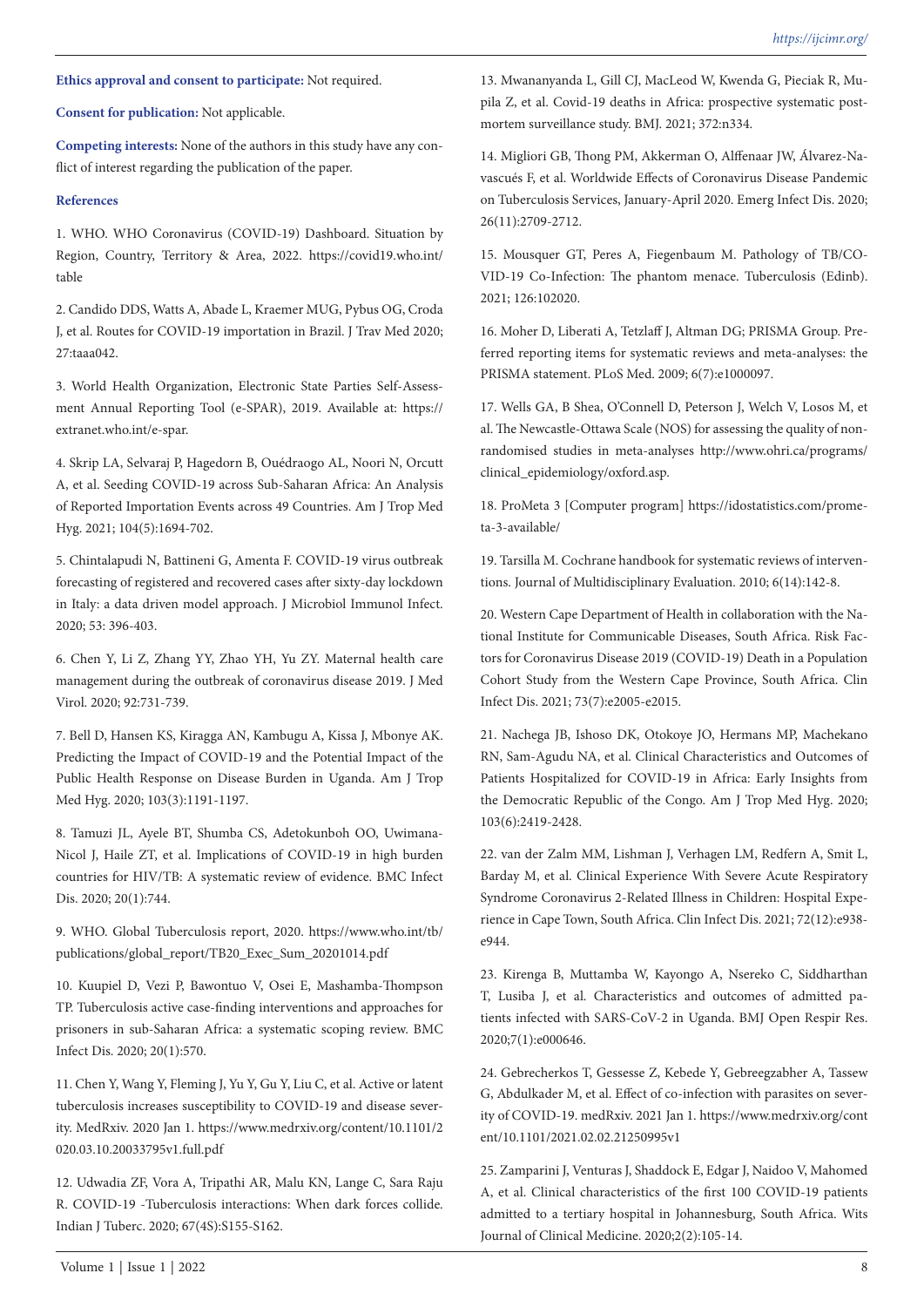26. Otuonye NM, Olumade TJ, Ojetunde MM, Holdbrooke SA, Ayoola JB, Nyam IY, Iwalokun B, Onwuamah C, Uwandu M, Abayomi A, Osibogun A, Bowale A, Osikomaiya B, Thomas B, Mutiu B, Odunukwe NN. Clinical and Demographic Characteristics of COVID-19 patients in Lagos, Nigeria: A Descriptive Study. J Natl Med Assoc. 2021;113(3):301-306.

27. Parker A, Koegelenberg CFN, Moolla MS, Louw EH, Mowlana A, Nortjé A, Ahmed R, Brittain N, Lalla U, Allwood BW, Prozesky H, Schrueder N, Taljaard JJ. High HIV prevalence in an early cohort of hospital admissions with COVID-19 in Cape Town, South Africa. S Afr Med J. 2020;110(10):982-987.

28. Sebastião CS, Neto Z, Martinez P, Jandondo D, Antonio J, Galangue M, de Carvalho M, David K, Miranda J, Afonso P, Inglês L, Carrelero RR, de Vasconcelos JN, Morais J. Sociodemographic characteristics and risk factors related to SARS-CoV-2 infection in Luanda, Angola. PLoS One. 2021;16(3):e0249249.

29. du Bruyn E, Stek C, Daroowala R, Said-Hartley Q, Hsiao M, Goliath RT, Abrahams F, Jackson A, Wasserman S, Allwood B, Davis AG. Communicable and non-communicable co-morbidities and the presentation of COVID-19 in an African setting of high HIV-1 and tuberculosis prevalence. medRxiv. 2021 Jan 1. https://www.medrxiv. org/content/medrxiv/early/2021/05/11/2021.05.11.21256479.full.pdf

30. Jassat W, Cohen C, Tempia S, Masha M, Goldstein S, Kufa T, Murangandi P, Savulescu D, Walaza S, Bam JL, Davies MA. COVID-19 inhospital mortality in South Africa: The intersection of communicable and non-communicable chronic diseases in a high HIV prevalence setting, 2020. https://papers.ssrn.com/sol3/papers.cfm?abstract\_ id=3783089

31. Hassan Z, Hashim MJ, Khan G. Population risk factors for CO-VID-19 deaths in Nigeria at sub-national level. Pan Afr Med J. 2020; 35(2):131.

32. Hesse R, van der Westhuizen DJ, George JA. COVID-19-Related Laboratory Analyte Changes and the Relationship Between SARS-CoV-2 and HIV, TB, and HbA1c in South Africa. Adv Exp Med Biol. 2021; 1321:183-197.

33. Ombajo LA, Mutono N, Sudi P, Mutua M, Sood M, Loo AM, et al. Epidemiological and clinical characteristics of COVID-19 patients in Kenya. medRxiv. 2020 Jan 1. https://www.medrxiv.org/content/10.110 1/2020.11.09.20228106v1

34. Abayomi A, Osibogun A, Kanma-Okafor O, Idris J, Bowale A, Wright O, et al. Morbidity and mortality outcomes of COVID-19 patients with and without hypertension in Lagos, Nigeria: a retrospective cohort study. Glob Health Res Policy. 2021; 6(1):26

35. Abraha HE, Gessesse Z, Gebrecherkos T, Kebede Y, Weldegiargis AW, Tequare MH, et al. Clinical features and risk factors associated with morbidity and mortality among patients with COVID-19 in northern Ethiopia. Int J Infect Dis. 2021; 105:776-783.

36. Bepouka BI, Mandina M, Makulo JR, Longokolo M, Odio O, Mayasi N, et al. Predictors of mortality in COVID-19 patients at Kinshasa University Hospital, Democratic Republic of the Congo, from March to June 2020. Pan Afr Med J. 2020; 37:105.

37. Ibrahim OR, Suleiman BM, Abdullahi SB, Oloyede T, Sanda A, Gbadamosi MS, et al. Epidemiology of COVID-19 and Predictors of Outcome in Nigeria: A Single-Center Study. Am J Trop Med Hyg. 2020; 103(6):2376-2381.

38. Mash RJ, Presence-Vollenhoven M, Adeniji A, Christoffels R, Doubell K, Eksteen L, et al. Evaluation of patient characteristics, management and outcomes for COVID-19 at district hospitals in the Western Cape, South Africa: descriptive observational study. BMJ Open. 2021; 11(1):e047016.

39. Chanda D, Minchella PA, Kampamba D, Itoh M, Hines JZ, Fwoloshi S, et al. COVID-19 Severity and COVID-19-Associated Deaths Among Hospitalized Patients with HIV Infection - Zambia, March-December 2020. MMWR Morb Mortal Wkly Rep. 2021; 70(22):807- 810.

40. Pillay-van Wyk V, Bradshaw D, Groenewald P, Seocharan I, Manda S, Roomaney RA, et al. COVID deaths in South Africa: 99 days since South Africa's first death. S Afr Med J. 2020; 110(11):1093-1099.

41. Mudenda V, Mumba C, Pieciak RC, Mwananyanda L, Chimoga C, Ngoma B, et al. Histopathological Evaluation of Deceased Persons in Lusaka, Zambia With or Without Coronavirus Disease 2019 (CO-VID-19) Infection: Results Obtained From Minimally Invasive Tissue Sampling. Clin Infect Dis. 2021; 73(5):S465-S471.

42. Mucheleng'anga LA, Telendiy V, Hamukale A, Shibemba AL, Zumla A, Himwaze CM. COVID-19 and Sudden Unexpected Community Deaths in Lusaka, Zambia, Africa - A Medico-Legal Whole-Body Autopsy Case Series. Int J Infect Dis. 2021; 109:160-167.

43. Himwaze CM, Telendiy V, Maate F, Mupeta S, Chitalu C, Chanda D, et al. Post-mortem examination of Hospital Inpatient COVID-19 Deaths in Lusaka, Zambia - A Descriptive Whole-body Autopsy Series. Int J Infect Dis. 2021; 108:363-369.

44. UNAIDS. UNAIDS data 2021. https://www.unaids.org/en/resources/documents/2021/2021\_unaids\_data

45. WHO. Global Tuberculosis Report 2021. https://www.who.int/ teams/global-tuberculosis-programme/tb-reports/global-tuberculosis-report-2021

46. Aggarwal AN, Agarwal R, Dhooria S, Prasad KT, Sehgal IS, Muthu V. Active pulmonary tuberculosis and coronavirus disease 2019: A systematic review and meta-analysis. PLoS One. 2021; 16(10):e0259006.

47. Bates M, Mudenda V, Shibemba A, Kaluwaji J, Tembo J, Kabwe M, Chimoga C, Chilukutu L, Chilufya M, Kapata N, Hoelscher M, Maeurer M, Mwaba P, Zumla A. Burden of tuberculosis at post mortem in inpatients at a tertiary referral centre in sub-Saharan Africa: a prospective descriptive autopsy study. Lancet Infect Dis. 2015; 15(5):544-51.

48. Gupta RK, Lucas SB, Fielding KL, Lawn SD. Prevalence of tuberculosis in post-mortem studies of HIV-infected adults and children in resource-limited settings: a systematic review and meta-analysis.